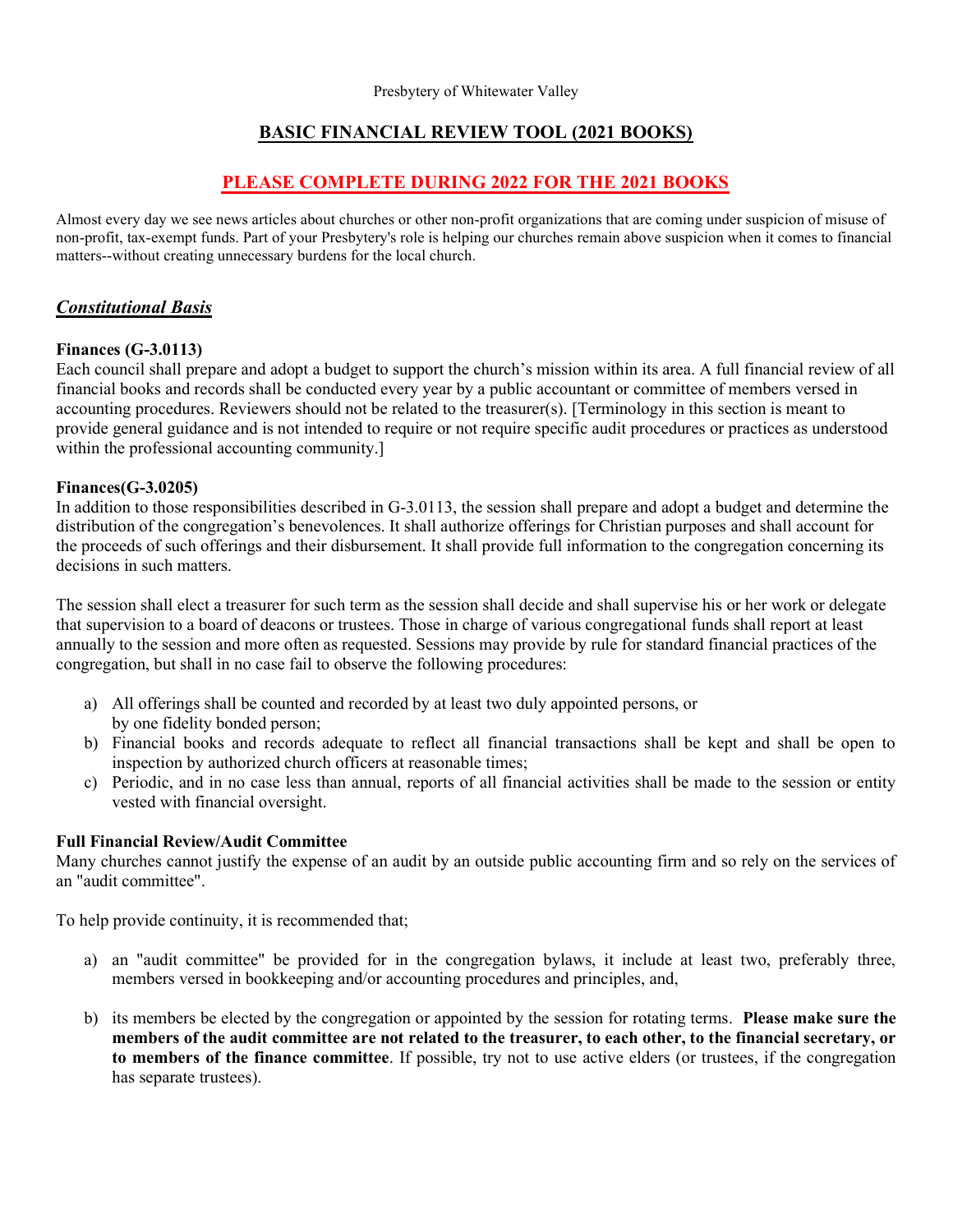## BASIC FINANCIAL REVIEW (2021 BOOKS)

# PLEASE COMPLETE DURING 202**2** FOR THE **2021** BOOKS (RETAIN COPY FOR YOUR FILES)

CHURCH CITY/NAME:

# CONDUCTING THIS REVIEW [suggestions for the Session Audit Committee]

 $1.$  If the church was audited by an accountant or public accounting firm, attach a copy of their report along with any letter of opinion, recommendations, and appendices. IF SO AUDITED, YOU DO NOT NEED TO COMPLETE THE INFORMATION BELOW.

### IF NOT, PLEASE INCLUDE THE FOLLOWING WITH THIS COMPLETED FORM:

- $\rightarrow$  a "balance sheet" for all funds, showing the beginning balances, summary of receipts and disbursements by fund, and the closing fund balances;
- $\rightarrow$  an inventory of major assets and liabilities of the church corporation, such as certificates of deposit, trust funds held by others, land and improvements, mortgages and loans (including mortgage/donation/grants).
- $\rightarrow$  a copy of the approved budget for the year being audited. (Likely the same as those in the annual report; if desired, simply attach a copy of that report.) Attach comments & suggestions of the Review Committee.

The following walks you through a general review; checkmark indicates completed. For smaller churches, if the Treasurer has all materials ready (including all checks and check records) for the Review Committee, the following should take 3 people about 4 hours to complete; if it takes longer, you probably have more complex books, assets, or need an outside audit (larger churches will need proportionately more time.):

<suggested sample sizes for churches under 200 members; above 200 should increase the sample size.>

- \_\_\_ 2. Compare previous years' reports and ending bank statement balances to insure no financial accounts or instruments were missed in this year's reports.
- \_\_\_ 3. Verify the year end reported balances for all bank, investment and similar accounts with original statements, investment reports and/or certificates of deposit, etc. {requesting a verification of each account balance from the banking institution is recommended.}
- $\_$  4. Verify regular reconciliations of the checkbook/ledger/journal balances with the actual bank account balances. Compare reconciled balances to the balances reported to the finance committee, trustees, session, and/or congregation {Minimum sampling: 4 months.}
- \_\_\_ 5. Verify that; a) all monies were counted by two or more persons each week, b) that the offering counters' reports are signed and reconcile with the bank reported deposits for these dates, and c) that receipt records reconcile with totals reported to donors. {Minimum sampling: 12 weeks.}
- \_\_\_ 6. Verify internal controls, processes, financial systems and supporting documentation proving that designated and/or restricted funds were recorded as such in the accounting records, reported as such to the individual donor, and if disbursed that the amounts received were allocated in full or in part for the designated or restricted purpose. {Minimum sample: 1 Deposits/Month}
- $\_$  7. Verify internal controls over purchasing and accounts payable are documented and appropriate. {i.e., are purchases authorized appropriately and not by the individual(s) that processes payables. {Minimum sample: 4 Payables/Month}